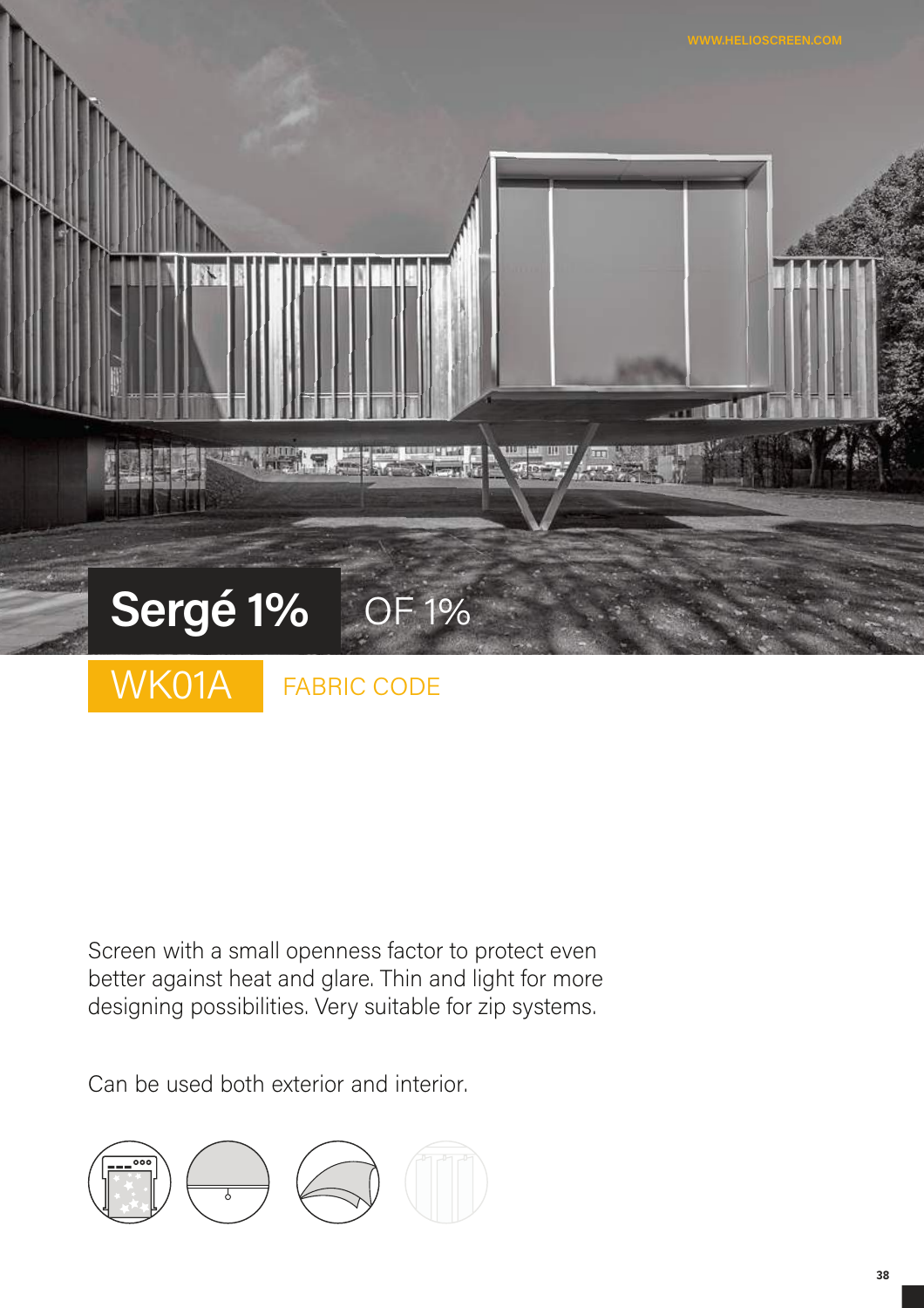

## Yarn

| <b>Technical specifications</b> | <b>Average Values</b>  | <b>Standard</b>      |  |
|---------------------------------|------------------------|----------------------|--|
| <b>Titer</b>                    | $165$ tex              | ISO 1889 (2009)      |  |
| <b>Weighted composition</b>     | Glass 41.5%, PVC 58.5% | ISO 3801 (1977)      |  |
| <b>Diameter</b>                 | $0.38$ mm              |                      |  |
| Environment                     |                        | Oekotex standard 100 |  |

# Fabric

| <b>Type of fabric</b>   | PVC-coated fiberglass fabric               |
|-------------------------|--------------------------------------------|
| Weave pattern           | twill weave                                |
| <b>Widths</b>           | 1800, 2500, 2850 mm other widths on demand |
| Roll length (nominally) | 50 m / 2850 mm: 40 m                       |
|                         |                                            |

| <b>Technical specifications</b>       | <b>Average Values</b>      | <b>Standard</b>                 |
|---------------------------------------|----------------------------|---------------------------------|
| <b>Thickness</b>                      | $0.60$ mm                  | ISO/DIS 5084.2 (1996)           |
| <b>Mass</b>                           | 474 g/m <sup>2</sup>       | ISO 3801 (1977)                 |
| <b>Fire resistance</b>                | M1                         | NF P92-503 (1995)               |
|                                       | <b>FR</b>                  | NFPA 701 (2010)                 |
| <b>Breaking strength</b>              | warp 290 daN, weft 210 daN | ISO 13934-1 (1999)              |
| <b>Elongation at break</b>            | warp 6,2%, weft 4.4%       | ISO 13934-1 (1999)              |
| <b>Tear resistance</b>                | warp 9,5 daN, weft 10 daN  | ISO 4674 part 1 method A (2003) |
| <b>Colorfastness</b> (white excluded) | 6 scale of blue            | ISO 105 B02 (1994)              |
| Air porosity                          | $374$ $1/m2/sec$           | ISO/DIS 9237 (1995)             |

# Processing

General - specifications are purely indicative and may not be considered as binding. Colors may vary from the samples shown.

| Cutting         | crush or ultrasonic; railroad or width out of roll width                                                    |
|-----------------|-------------------------------------------------------------------------------------------------------------|
| Welding         | thermal, HF, ultrasonic, sewing                                                                             |
| <b>Cleaning</b> | remove dust from the fabric surface, then wipe gently with a humid soft sponge while using a mild detergent |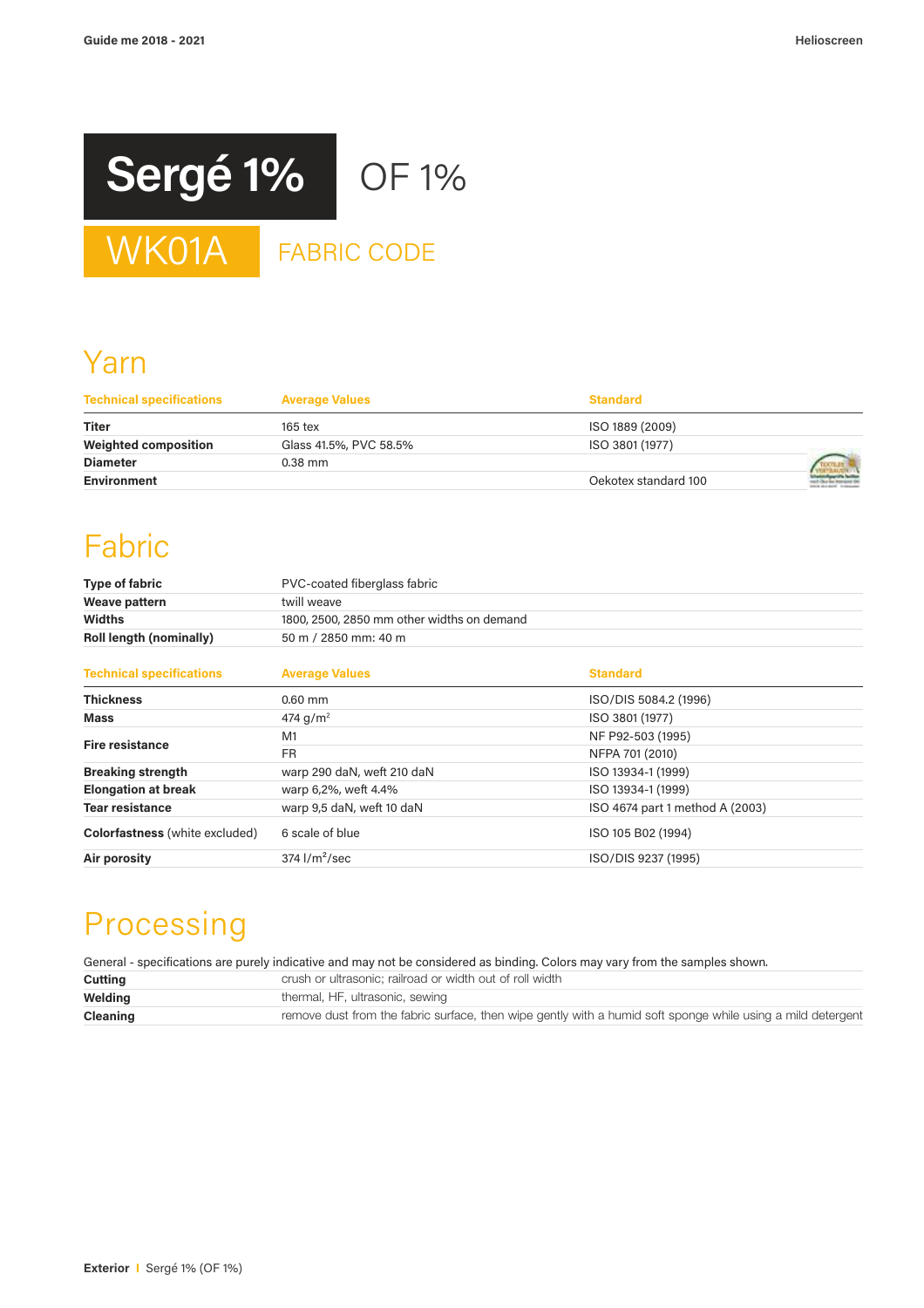



|                                             |  |  |  |  | $\begin{array}{ c c c c c c }\hline \end{array}$ Fig. $\begin{array}{ c c c c c }\hline \end{array}$ For $\begin{array}{ c c c c }\hline \end{array}$ For $\begin{array}{ c c c c }\hline \end{array}$ For $\begin{array}{ c c c }\hline \end{array}$ For $\begin{array}{ c c c }\hline \end{array}$ For $\begin{array}{ c c c }\hline \end{array}$ For $\begin{array}{ c c c }\hline \$ |
|---------------------------------------------|--|--|--|--|------------------------------------------------------------------------------------------------------------------------------------------------------------------------------------------------------------------------------------------------------------------------------------------------------------------------------------------------------------------------------------------|
| A                                           |  |  |  |  | $6.5$ 32.4 61.1 3.4 2.7 0.7 0.9 2.9 Class 2                                                                                                                                                                                                                                                                                                                                              |
| B 6.5 32.3 61.2 3.4 2.7 0.7 0.9 2.9 Class 2 |  |  |  |  |                                                                                                                                                                                                                                                                                                                                                                                          |

**g**tot **g**tot

|                  |      |      |      |      |      |      |      |      |                  |      |      |      | . .<br>8 S 1 |      |      |      |      |
|------------------|------|------|------|------|------|------|------|------|------------------|------|------|------|--------------|------|------|------|------|
|                  | ext. | int. | ext. | int. | ext. | int. | ext. | int. |                  | ext. | int. | ext. | int.         | ext. | int. | ext. | int. |
| A Values         | 0.19 | 0.53 | 0.15 | 0.53 | 0.10 | 0.46 | 0.08 | 0.28 | A Values         | 0.20 | 0.59 | 0.15 | 0.59         | 0.10 | 0.50 | 0.08 | 0.29 |
| A Classes        |      |      | ↷    |      |      |      | 4    |      | A Classes        |      |      |      |              |      |      |      |      |
| <b>B</b> Values  | 0.19 | 0.53 | 0.15 | 0.53 | 0.10 | 0.46 | 0.08 | 0.28 | <b>B</b> Values  | 0.20 | 0.59 | 0.15 | 0.59         | 0.10 | 0.50 | 0.08 | 0.29 |
| <b>B</b> Classes |      |      | -    |      |      |      | 4    |      | <b>B</b> Classes | c    |      |      |              |      |      |      |      |





Solar Heat & Light Control Properties Solar Heat & Light Control Properties

|  |  |  |  | Ts Rs As Tv TV diff TVdir Tuv TVdif-h Glare                                             |  |  |  | <b>Example 19 Transide Server 15 Server 15 Server 15 Server 15 Server 15 Server 15 Server 15 Server 15 Server 15</b> |  |  |
|--|--|--|--|-----------------------------------------------------------------------------------------|--|--|--|----------------------------------------------------------------------------------------------------------------------|--|--|
|  |  |  |  | 6.0 26.6 67.4 2.8 2.3 0.5 0.7 2.4 Class 2 A 2.9 16.0 81.1 1.5 1.1 0.4 0.6 1.3 Class 3   |  |  |  |                                                                                                                      |  |  |
|  |  |  |  | B 6.0 26.4 67.6 2.8 2.3 0.5 0.7 2.4 Class 2 B 2.9 16.1 81.1 1.5 1.1 0.4 0.6 1.3 Class 3 |  |  |  |                                                                                                                      |  |  |

**g**tot **g**tot

# A Classes 2 0 2 0 3 1 4 2 A Classes 2 0 2 0 4 0 4 2 B Classes 2 0 2 0 3 1 4 2 B Classes 2 0 2 0 4 0 4 2



Widths: 1800, 2500, 2850 mm Widths: 1800, 2500, 2850 mm



|      |      |      |      |      |      |                                                                       |            |         | Ts Rs As Tv TVdiff TVdir Tuv TVdir Tuv TVdif-h G <mark>olare</mark> Control Ts Rs As Tv TVdiff TVdir Tuv TVdif-h Glare |     |      |  |                |     |                                                                                     |  |
|------|------|------|------|------|------|-----------------------------------------------------------------------|------------|---------|------------------------------------------------------------------------------------------------------------------------|-----|------|--|----------------|-----|-------------------------------------------------------------------------------------|--|
| A    | 13.6 | 46.9 | 39.5 | 11.9 | 11.5 | $\begin{array}{ccc} \end{array}$ 0.4 $\begin{array}{ccc} \end{array}$ | $0.8$ 10.5 | Class 1 | A                                                                                                                      | 8.4 | 31.4 |  | $60.2$ 6.1 5.7 | 0.4 | $\begin{array}{ c c c c c } \hline 0.8 & 5.4 & \text{Class 1} \ \hline \end{array}$ |  |
|      | 13.6 |      |      |      |      |                                                                       |            |         |                                                                                                                        |     |      |  |                |     | 0.8 5.4 Class 1                                                                     |  |
| gtot |      |      |      |      |      |                                                                       |            |         | atot                                                                                                                   |     |      |  |                |     |                                                                                     |  |

|                  |      |      |        |      |      |      |      |      |                  |        |      |      | B    |      |      |      |      |
|------------------|------|------|--------|------|------|------|------|------|------------------|--------|------|------|------|------|------|------|------|
|                  | ext. | int. | ext.   | int. | ext. | int. | ext. | int. |                  | ext.   | int. | ext. | int. | ext. | int. | ext. | int. |
| A Values         | 0.21 | 0.46 | 0.17   | 0.46 | 0.12 | 0.42 | 0.09 | 0.27 | A Values         | 0.20   | 0.54 | 0.16 | 0.54 | 0.11 | 0.47 | 0.09 | 0.28 |
| A Classes        | ົ    |      | $\sim$ |      |      |      | 4    |      | A Classes        | ↷      |      |      | 0    |      |      | Δ    |      |
| <b>B</b> Values  | 0.21 | 0.46 | 0.17   | 0.46 | 0.12 | 0.42 | 0.09 | 0.27 | <b>B</b> Values  | 0.20   | 0.54 | 0.16 | 0.54 | 0.11 | 0.47 | 0.09 | 0.28 |
| <b>B</b> Classes |      |      | $\sim$ |      |      |      | 4    |      | <b>B</b> Classes | $\sim$ |      |      | 0    |      |      | 4    |      |

Widths: 1800, 2500, 2850 mm Widths: 1800, 2500, 2850 mm



## Solar Heat & Light Control Properties Solar Heat & Light Control Properties

|  |  |  |  | Ts Rs As Tv TVdiff TVdir Tuv TVdif-h Glare |                                                                                       |  |  |  |                                           | Ts Rs As Tv TVdiff TVdir Tuv TVdif-h Glare |
|--|--|--|--|--------------------------------------------|---------------------------------------------------------------------------------------|--|--|--|-------------------------------------------|--------------------------------------------|
|  |  |  |  | 6.5 32.4 61.1 3.4 2.7 0.7 0.9 2.9 Class 2  |                                                                                       |  |  |  | 4.8 21.6 73.6 2.2 1.5 0.7 0.9 1.9 Class 3 |                                            |
|  |  |  |  |                                            | 6.5 32.3 61.2 3.4 2.7 0.7 0.9 2.9 Class 2 B 4.8 21.6 73.6 2.2 1.5 0.7 0.9 1.9 Class 3 |  |  |  |                                           |                                            |

| - A  |      | Æ,   |      |      |      | D)   |      |                  | A    |      |      | B    |      |      |  |
|------|------|------|------|------|------|------|------|------------------|------|------|------|------|------|------|--|
|      | int. | ext. | int. | ext. | int. | ext. | int. |                  | ext. | int. | ext. | int. | ext. | int. |  |
|      | 0.53 | 0.15 | 0.53 | 0.10 | 0.46 | 0.08 | 0.28 | A Values         | 0.20 | 0.59 | 0.15 | 0.59 | 0.10 | 0.50 |  |
|      | 0    | 2    | 0    | 3    |      | 4    |      | A Classes        | 2    | 0    | 2    | 0    | 3    |      |  |
| 0.19 | 0.53 | 0.15 | 0.53 | 0.10 | 0.46 | 0.08 | 0.28 | <b>B</b> Values  | 0.20 | 0.59 | 0.15 | 0.59 | 0.10 | 0.50 |  |
| 2    | 0    | っ    | 0    | 3    |      | 4    |      | <b>B</b> Classes | 2    | 0    | 2    | 0    | 3    |      |  |





| <b>STATISTICS</b> |
|-------------------|
|                   |
|                   |
|                   |
|                   |
|                   |
| <b>MARINA</b>     |

**Ts Rs As Tv TVdi# TVdir Tuv TVdif-h Glare control Ts Rs As Tv TVdi# TVdir Tuv TVdif-h Glare control**

|                  | $\sim$ |      |      |          |      |      |      |      |                  | . .  |      |      |          |      |      |      |      |
|------------------|--------|------|------|----------|------|------|------|------|------------------|------|------|------|----------|------|------|------|------|
|                  | ext.   | int. | ext. | int.     | ext. | int. | ext. | int. |                  | ext. | int. | ext. | int.     | ext. | int. | ext. | int. |
| A Values         | 0.20   | 0.57 | 0.15 | 0.56     | 0.10 | 0.48 | 0.08 | 0.29 | A Values         | 0.20 | 0.62 | 0.15 | 0.61     | 0.09 | 0.52 | 0.08 | 0.29 |
| A Classes        | ∼      |      |      | $\Omega$ |      |      |      |      | A Classes        |      |      |      | $\Omega$ | 4    |      | 4    |      |
| <b>B</b> Values  | 0.20   | 0.57 | 0.15 | 0.57     | 0.10 | 0.48 | 0.08 | 0.29 | <b>B</b> Values  | 0.20 | 0.62 | 0.15 | 0.62     | 0.09 | 0.52 | 0.08 | 0.29 |
| <b>B</b> Classes | ∼      |      |      | 0        |      |      |      |      | <b>B</b> Classes |      |      |      | 0        | 4    |      | 4    |      |
|                  |        |      |      |          |      |      |      |      |                  |      |      |      |          |      |      |      |      |

## **117101 pearl-white**  $A / B$  **pearl-grey**  $A / B$  **pearl-grey**  $A / B$  **pearl-grey**  $A / B$  **117108 widths: 1800, 2500, 2850 mm**





## Solar Heat & Light Control Properties Solar Heat & Light Control Properties

|     |               |      |      |      |     |     | Ts $\begin{array}{ c c c c c c }\hline \end{array}$ As $\begin{array}{ c c c c c }\hline \end{array}$ TV $\begin{array}{ c c c c }\hline \end{array}$ TV $\begin{array}{ c c c }\hline \end{array}$ TV $\begin{array}{ c c c }\hline \end{array}$ TV $\begin{array}{ c c c }\hline \end{array}$ TV $\begin{array}{ c c c }\hline \end{array}$ TV $\begin{array}{ c c c }\hline \end{array}$ T |         |                                                |       |     |      |      |     | Ts   Rs   As   Tv   TVdiff   TVdir   Tuv   TVdif-h   Glare |     |                                        |                 |  |
|-----|---------------|------|------|------|-----|-----|-----------------------------------------------------------------------------------------------------------------------------------------------------------------------------------------------------------------------------------------------------------------------------------------------------------------------------------------------------------------------------------------------|---------|------------------------------------------------|-------|-----|------|------|-----|------------------------------------------------------------|-----|----------------------------------------|-----------------|--|
| 3.6 | 46.9          | 39.5 | 11.9 | 11.5 | 0.4 | 0.8 | 10.5                                                                                                                                                                                                                                                                                                                                                                                          | Class 1 |                                                |       | 8.4 | 31.4 | 60.2 | 6.1 | 5.7                                                        | 0.4 | $\begin{array}{ccc} & 0.8 \end{array}$ | $5.4$ Class 1   |  |
|     | 3.6 47.2 39.3 |      |      |      |     |     | 11.9 11.5 0.4 0.8 10.5 Class 1                                                                                                                                                                                                                                                                                                                                                                |         | $\mathbf{B}$ and $\mathbf{B}$ and $\mathbf{B}$ |       | 8.4 | 31.5 |      |     | $60.1$ 6.1 5.7 0.4                                         |     |                                        | 0.8 5.4 Class 1 |  |
|     |               |      |      |      |     |     |                                                                                                                                                                                                                                                                                                                                                                                               |         |                                                | $-++$ |     |      |      |     |                                                            |     |                                        |                 |  |

| $\overline{A}$ |      |               | B    |      |      |      |      |                  | TA.  |      |      | B.   |      |      |      |      |
|----------------|------|---------------|------|------|------|------|------|------------------|------|------|------|------|------|------|------|------|
| ext.           | int. | ext.          | int. | ext. | int. | ext. | int. |                  | ext. | int. | ext. | int. | ext. | int. | ext. | int. |
| 0.21           | 0.46 | 0.17          | 0.46 | 0.12 | 0.42 | 0.09 | 0.27 | A Values         | 0.20 | 0.54 | 0.16 | 0.54 | 0.11 | 0.47 | 0.09 | 0.28 |
| 2              |      | C             |      | 3    |      | 4    | ◠    | A Classes        |      |      | ◠    | 0    | 3    |      | 4    |      |
| 0.21           | 0.46 | 0.17          | 0.46 | 0.12 | 0.42 | 0.09 | 0.27 | <b>B</b> Values  | 0.20 | 0.54 | 0.16 | 0.54 | 0.11 | 0.47 | 0.09 | 0.28 |
| 2              |      | $\mathcal{L}$ |      | 3    |      | 4    |      | <b>B</b> Classes | ∠    |      | ◠    | 0    | 3    |      | 4    |      |